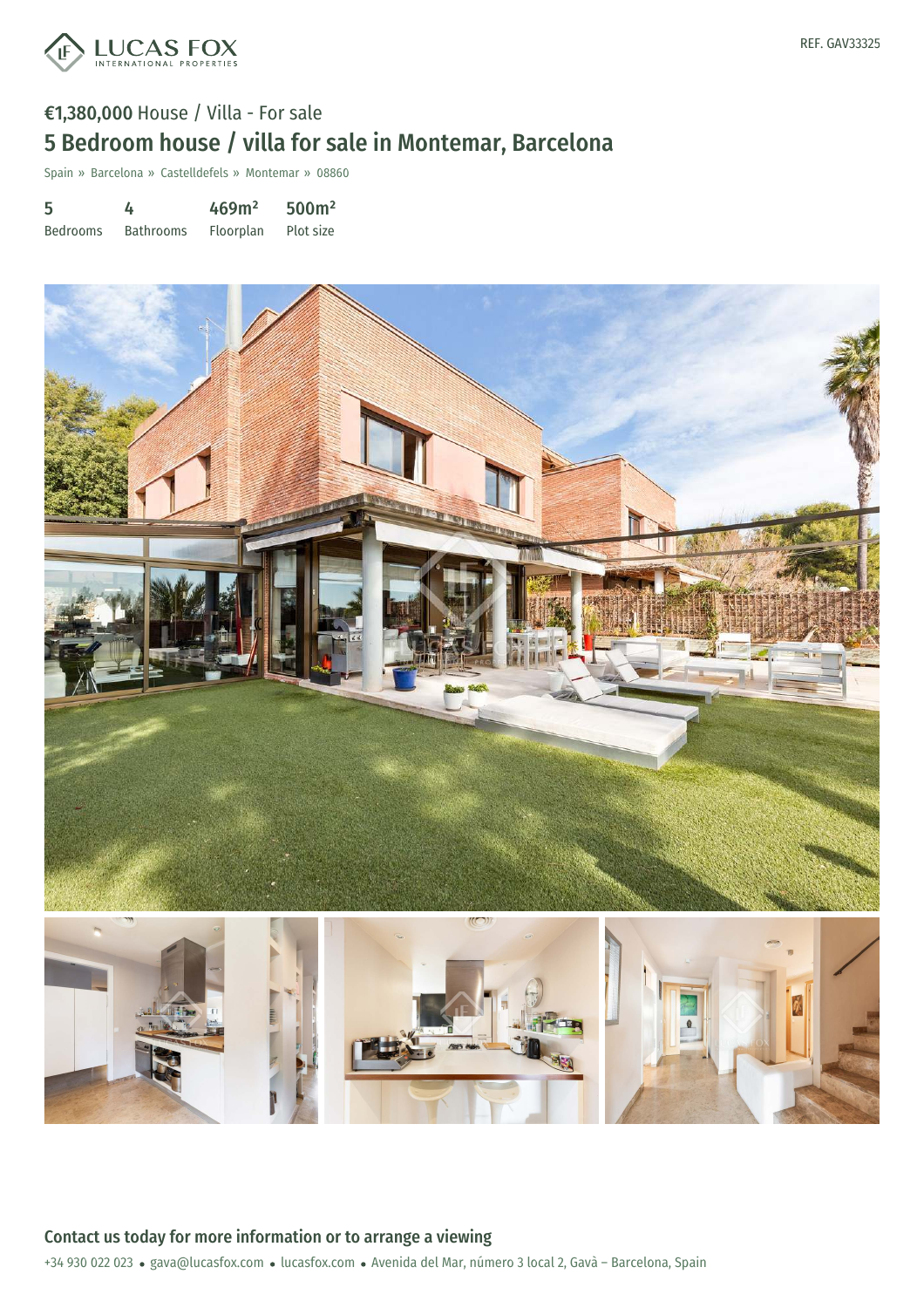

# €1,380,000 House / Villa - For sale 5 Bedroom house / villa for sale in Montemar, Barcelona

Spain » Barcelona » Castelldefels » Montemar » 08860

| 5               | 4                | 469m <sup>2</sup> | 500 <sup>m²</sup> |
|-----------------|------------------|-------------------|-------------------|
| <b>Bedrooms</b> | <b>Bathrooms</b> | Floorplan         | Plot size         |

#### **OVERVIEW**

### Excellent house with sea views in one of the best areas of Castelldefels with 5 bedrooms and 4 bathrooms

The house is located in one of the best residential areas of Castelldefels, Can Roca Muntanyeta, with sea views.

The house is distributed as follows:

The entrance of the house leads to the hall, where on the left we find a folding glass enclosure, creating a cozy chill-out area, with access to the garden, for the colder months to enjoy the garden.

From the hall, on the right hand side, we find the kitchen and on the left hand side the elevator that is connected to the other 4 floors of the house. The kitchen is fully equipped, and next to it there is a pantry. The kitchen is connected to the garden, which has a folding glass enclosure, where there is a large table, where you can enjoy family meals, creating a cozy outdoor area.

Following the corridor, we find the bright living room with fireplace and access to a fantastic terrace with private garden and chill-out, with wonderful views of the sea. On the same floor we also find a double room and a complete bathroom with shower.

On the first floor we find the bright master bedroom suite, with sea views. The bedroom has a complete bathroom, with a separate bathtub and shower, both with hydromassage, and a large walk-in dressing room. We also find two double bedrooms and a complete bathroom.

The second floor is an open and bright space with access to a large terrace with spectacular views of the sea and the Castelldefels Castle.

The basement is [divided](mailto:gava@lucasfox.com) into a wellness [area](https://www.lucasfox.com) with gym, shower and underfloor heating. Then, on the right hand side, we find a multipurpose space, which is currently used as a large office, ideal for teleworking. On the left, we find the laundry area and second equipped kitchen, storage room and garage for 2 large cars, with the possibility of expanding and being able to park up to 4 cars.

The 3200m2 community area consists of a beautiful garden and two swimming pools.



[lucasfox.com/go/gav33325](https://www.lucasfox.com/go/gav33325)

Mountain views, Sea views, Garden, Swimming pool, Terrace, Private garage, Lift, Natural light, Parking, Air conditioning, Alarm, Balcony, Built-in wardrobes, Chill out area, Equipped Kitchen, Exterior, Heating, Interior, Pet-friendly, Storage room, Utility room, Views, Walk-in wardrobe